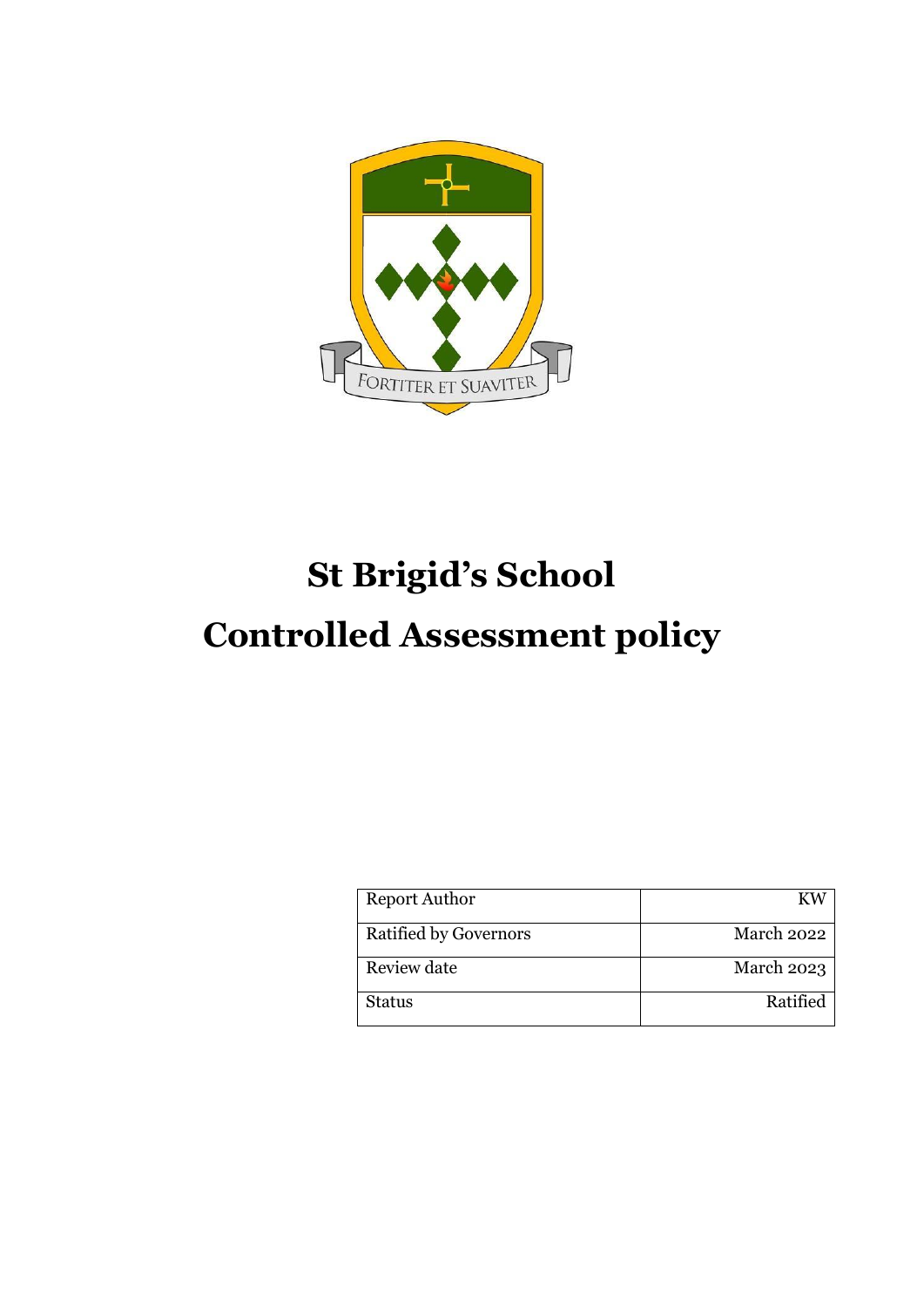### **GCSE Controlled Assessment Policy**

#### **Introduction**

It is a requirement of the Joint Council for Qualifications (JCQ) that all examination centres have a policy for controlled assessment in place.

Controlled assessment is the form of internal assessment that has largely replaced GCSE coursework. It encourages an integrated approach to teaching, learning and assessment. It is intended to enable teachers to authenticate and confirm that students have carried out the assessment tasks set in accordance with awarding body specifications.

Controlled assessment applies different levels of control (Low, Medium or High) at each stage of the assessment process: task setting, task taking and task marking. In some subjects, the awarding body will mark work. For most subjects, however, work will be marked by the centre and moderated by the awarding body.

This policy lists the responsibilities of the relevant staff in terms of organising, administering and overseeing controlled assessment.

#### **1. Head of Centre**

Accountable for the safe and secure delivery of controlled assessments. Ensure assessments comply with the JCQ guidelines and awarding bodies' subject specific instructions.

In the summer term prior to Key Stage 4, begin co-ordinating with Subject teachers to schedule controlled assessments. (It is advisable that controlled assessments be spread throughout the academic Years of Key Stage 4 or as appropriate for GCSE courses studied in other years).

Map overall resource management requirements for the year. As part of this resolve:

- clashes/ problems over the timing or operation of controlled assessments;
- issues arising from the need for particular facilities (rooms, IT networks, time out of school, etc.

Ensure that all staff, parents and pupils involved have a calendar of events.

Create, publish and update an internal appeals policy for controlled assessments.

#### **2. Subject teachers**

Understand and comply with the general guidelines contained in the JCQ publication Instructions for conducting controlled assessments including any subject-specific instructions, teachers' notes or additional information on the awarding body's website.

Ensure that at least 40% of overall assessment (controlled and/or external assessment) is taken in the exam series in which the qualification is certificated, to satisfy the terminal assessment requirement in accordance with the awarding body specification.

Where appropriate, develop new assessment tasks or contextualize sample awarding body assessment tasks to meet local circumstances, in line with awarding body specifications and control requirements.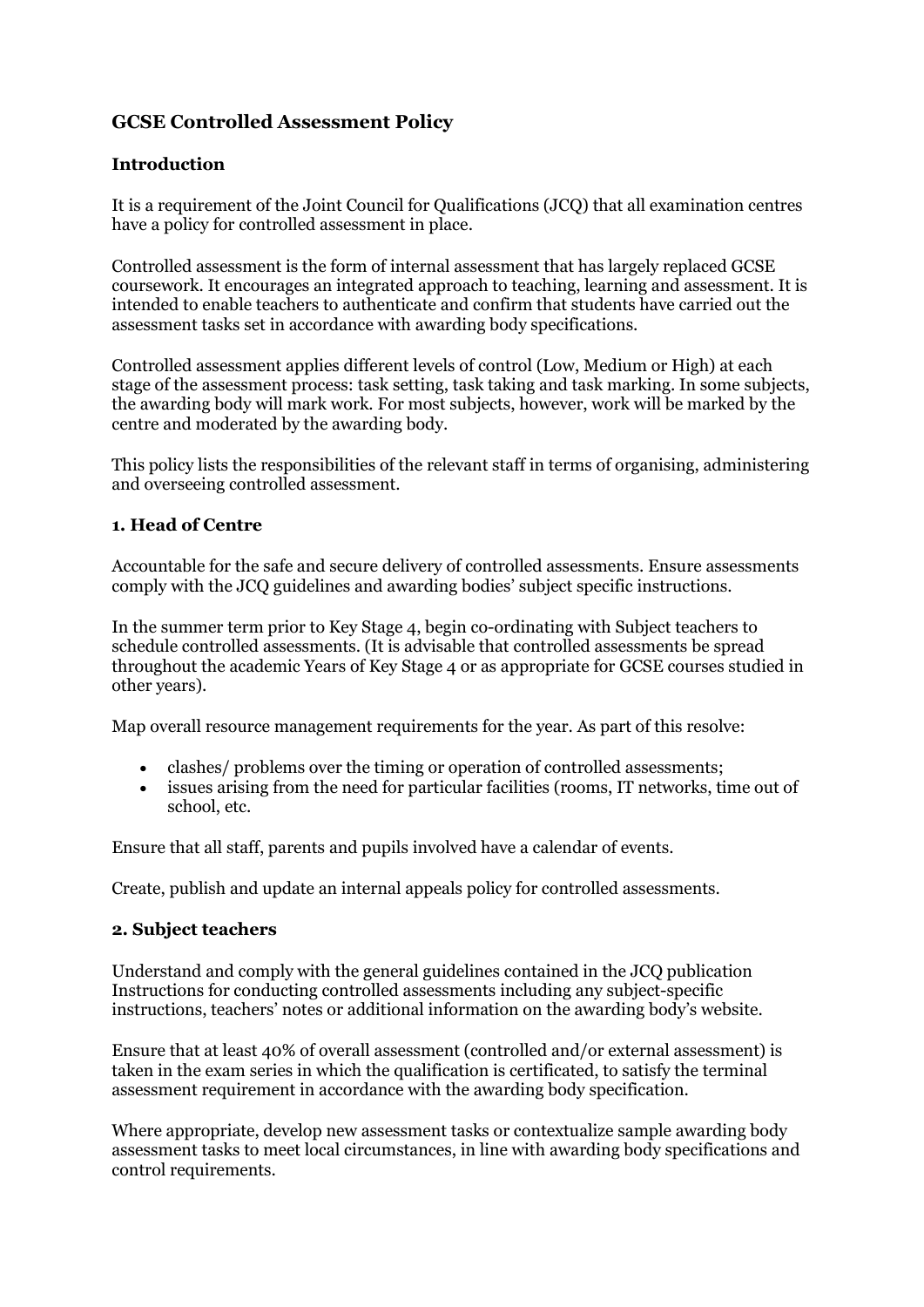Supply the Examinations Officer with details of all unit codes for controlled assessments.

Obtain confidential materials/tasks set by awarding bodies in sufficient time to prepare for the assessment(s) and ensure that such materials are stored securely at all times.

Supervise assessments (at the specified level of control). Undertake the tasks required under the regulations, only permitting assistance to students as the specifications allow.

Ensure that students and supervising teacher(s) sign authentication forms on completion of an assessment.

Mark internally assessed components using the mark schemes provided by the awarding body. Via the subject leader, submit marks through the exams office to the awarding body when required, keeping a record of the marks awarded.

Retain candidates' work securely between assessment sessions (if more than one).

Post-completion, retain candidates' work securely until the closing date for enquiries about results. In the event that an enquiry is submitted, retain candidates' work securely until the outcome of the enquiry and any subsequent appeal has been conveyed to the centre.

Ask the Additional Learning Needs coordinator (ALNCO) for any assistance required for the administration and management of access arrangements.

#### **4. Examinations Officer**

Enter students for individual units, whether assessed by controlled assessment, external examination or on-screen test, before the awarding bodies' deadlines for final entries.

Collaborate with ALNCO and ensure that applications are made for access arrangements for eligible students.

Enter students' 'cash-in codes' for the terminal examination series.

Where confidential materials are received directly by the examinations office, to be responsible for the receipt, safe storage and safe transmission whether in hard copy or CD/DVD format.

Receive/download and distribute marksheets for teaching staff to use, and collect and submit completed marksheets to awarding bodies before deadlines.

On those few occasions when controlled assessment tasks cannot be conducted in the classroom, arrange suitable accommodation where controlled assessment can be undertaken, at the direction of the senior leadership team.

Schedule any additional sessions for pupils to complete controlled assessments that have been missed through unforeseen circumstances (e.g. pupil illness).

#### **5. Additional Learning Needs Coordinator (ALNCO)**